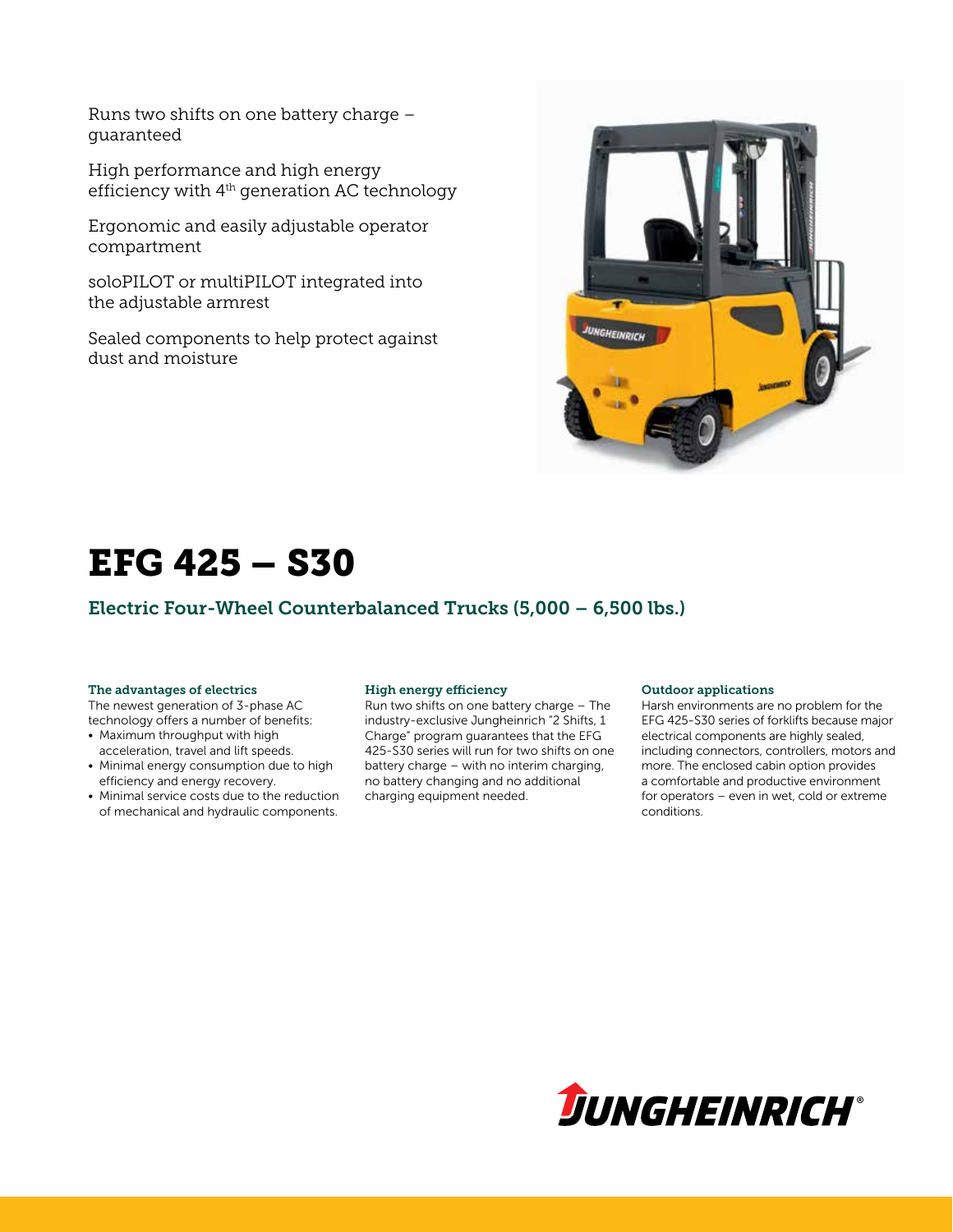## Technical data

|             |                |                                               |                                                                             |                                                         |               |                     | <b>EFG 425k</b>               |                 | <b>EFG 425</b>                |                   | <b>EFG</b>    |
|-------------|----------------|-----------------------------------------------|-----------------------------------------------------------------------------|---------------------------------------------------------|---------------|---------------------|-------------------------------|-----------------|-------------------------------|-------------------|---------------|
|             | $\mathbf{1}$   | Capacity                                      | at rated load center                                                        |                                                         |               | kg                  | 4,928                         | 2,500           | 4,928                         | 2,500             | 5,917         |
| eristics    | $\overline{c}$ |                                               | at load center - distance                                                   |                                                         | in            | mm                  | 24                            | 500             | 24                            | 500               | 24            |
|             | $\overline{3}$ | Power<br>diesel, gasoline, LP gas, electric   |                                                                             |                                                         |               | electric            |                               |                 | electric                      |                   |               |
|             | $\overline{4}$ | Tire type                                     | cushion, solid pneumatic                                                    |                                                         |               |                     | solid pneumatic               |                 |                               | solid pneumatic   |               |
| සී          | 5              | Wheels<br>number front / rear<br>$(x=driven)$ |                                                                             |                                                         |               |                     |                               | 2x/2            |                               | 2x/2              |               |
|             | 11             | Lift with<br>standard                         | maximum fork height                                                         |                                                         |               | mm                  | 122                           | 3,100           | 122                           | 3,100             | 122           |
|             | 12             | two-stage<br>mast                             | free fork height                                                            |                                                         | in            | $\mid$ mm           | 5.9                           | 150             | 5.9                           | 150               | 5.9           |
|             | 13             | Forks                                         | thickness x width x length                                                  |                                                         |               | $\mid$ mm           | 1.6x4.7x43                    | 40x120x1,100    | 1.6x4.7x43                    | 40x120x1,100      | 1.8x4.9x43    |
| Dimensions  |                | Fork spacing                                  | out-to-out minimum / maximum                                                |                                                         |               | in $\mid$ <i>mm</i> | 13.25 / 40.25                 | 335 / 1,022     | 13.25 / 40.25                 | 335 / 1,022       | 13.75 / 40.5  |
|             | 14             | Tilt                                          | forward / backward                                                          |                                                         |               | deg                 | $6^{\circ}$ / $8^{\circ}$     |                 |                               | $6^\circ/8^\circ$ |               |
|             | 15<br>16       |                                               | length to fork face                                                         |                                                         |               | in $\mid$ <i>mm</i> | 90.4                          | 2,295           | 96.1                          | 2,440             | 90.6          |
|             |                |                                               | width                                                                       | standard                                                |               | in $\mid$ <i>mm</i> | 47.2                          | 1,198           | 47.2                          | 1,198             | 47.2          |
|             |                | Overall                                       |                                                                             | w/ wide stance drive wheels                             |               | in $\mid$ <i>mm</i> | N/A                           |                 |                               | N/A               | 51.2          |
|             | $17\,$         | dimensions                                    |                                                                             | with lowered mast                                       | in            | mm                  | 88.2                          | 2,240           | 88.2                          | 2,240             | 88.2          |
|             | 18             |                                               | height                                                                      | seat height to SIP                                      | in            | $\mid$ mm           | 46.9                          | 1,190           | 46.9                          | 1,190             | 46.9          |
|             | 19             |                                               |                                                                             | to top of overhead guard                                | in            | $\mid$ mm           | 88.2                          | 2,240           | 88.2                          | 2,240             | 88.2          |
|             | 20             |                                               |                                                                             | with extended mast                                      |               | in $\mid$ <i>mm</i> | 170                           | 4,320           | 170                           | 4,320             | 174           |
|             | 21             | Minimum outside turning radius                |                                                                             |                                                         | in            | mm                  | 78.7                          | 2,000           | 84.7                          | 2,150             | 78.7          |
|             | 22             |                                               | Load moment constant                                                        |                                                         |               | mm                  | 16.7                          | 425             | 16.7                          | 425               | 16.9          |
|             | 23             |                                               |                                                                             | Minimum aisle - 90° stack - zero clearance without load | in            | $\mid$ mm           | 95.5                          | 2,425           | 101.4                         | 2,575             | 95.7          |
|             | 24             |                                               | travel speed                                                                | loaded / empty                                          |               | $mph \, km/h$       | 10.0 / 10.6                   | 16.0 / 17.0     | 10.0 / 10.6                   | 16.0 / 17.0       | 10.0 / 10.6   |
|             |                |                                               |                                                                             | HP loaded / empty                                       |               | $mph \, km/h$       | 118 / 12.4                    | 19.0 / 20.0     | 11.8 / 12.4                   | 19.0 / 20.0       | 11.8 / 12.4   |
|             | 25             |                                               | lift speed                                                                  | loaded / empty                                          |               | fpm $m/s$           | 84.7 / 108.3                  | 0.43 / 0.55     | 84.7 / 108.3                  | 0.43 / 0.55       | 78.7 / 108.3  |
|             |                | Speeds                                        |                                                                             | HP loaded / empty                                       |               | fpm $ m/s$          | 94.5 / 118.1                  | 0.48 / 0.60     | 94.5 / 118.1                  | 0.48 / 0.60       | 84.7 / 118.1  |
|             |                |                                               | lowering                                                                    | loaded / empty                                          |               | fpm $m/s$           | 114.2 / 114.2                 | 0.58 / 0.58     | 114.2 / 114.2                 | 0.58 / 0.58       | 114.2 / 114.2 |
|             | 26             |                                               | speed                                                                       | HP loaded / empty                                       |               | fpm $ m/s$          | 114.2 / 114.2                 | 0.58 / 0.58     | 114.2 / 114.2                 | 0.58 / 0.58       | 114.2 / 114.2 |
| Performance |                | Drawbar pull<br>(max.)                        |                                                                             | loaded / empty                                          | $lb - f$      | N                   | 809 / 899                     | 3,600 / 4,000   | 787 / 877                     | 3,500 / 3,900     | 1,012/1,124   |
|             | 27             |                                               | 60 min. rating                                                              | HP loaded / empty                                       | $lb - 1$      | N                   | 1,147 / 1,259                 | 5,100 / 5,600   | 1,102 / 1,237                 | 4,900 / 5,500     | 1,124 / 1,304 |
|             |                |                                               | 5 min. rating                                                               | loaded / empty                                          | $lb - f$      | N                   | 2,810 / 2,923                 | 12,500 / 13,000 | 2,810 / 2,923                 | 12,500 / 13,000   | 3,147 / 3,260 |
|             |                |                                               |                                                                             | HP loaded / empty                                       | $lb - f$      | $\overline{N}$      | 3,597 / 3,664                 | 16,000 / 16,300 | 3,597 / 3,664                 | 16,000 / 16,300   | 3,530 / 3,597 |
|             |                |                                               |                                                                             | loaded / empty                                          | $\%$          |                     | 17/25                         |                 |                               | 17/25             |               |
|             | 28             | Gradeability                                  | maximum                                                                     | HP loaded / empty                                       | $\%$          |                     |                               | 19/27           |                               | 19/27             |               |
|             | 29             | Empty                                         |                                                                             | with minimum weight battery                             | lb            | kg                  | 10,472                        | 4,750           | 10,311                        | 4,677             | 11,530        |
|             |                |                                               | with rated                                                                  | front                                                   | lb            | kg                  | 14,191                        | 6,437           | 14,321                        | 6,496             | 16,152        |
| Weight      |                |                                               | load                                                                        | rear                                                    | lb            | kg                  | 1,793                         | 813             | 1,502                         | 681               | 1,992         |
|             | 30             | Axle load                                     | without                                                                     | front                                                   | lb            | kg                  | 5,443                         | 2,469           | 5,858                         | 2,657             | 5,558         |
|             |                |                                               | load                                                                        | rear                                                    | $\mathsf{lb}$ | ka                  | 5,029                         | 2,281           | 4,453                         | 2,020             | 5,950         |
|             |                |                                               |                                                                             | front, standard solid pneumatic tires                   |               |                     | 225/75-10                     |                 |                               | 225/75-10         |               |
|             |                | 31 Tire size                                  | rear solid pneumatic tires                                                  |                                                         |               |                     |                               | 180/70-8        |                               | 180/70-8          |               |
|             |                | 32 Wheelbase                                  |                                                                             |                                                         |               | in $\mid$ <i>mm</i> | 62.0                          | 1,575           | 67.7                          | 1,720             | 62.0          |
|             | 33             |                                               | front, standard solid pneumatic tires                                       |                                                         |               | in $\mid$ mm        | 39.0                          | 990             | 39.0                          | 990               | 37.4          |
| Chassis     | 34             | Tread width                                   | rear solid pneumatic tires                                                  |                                                         | in            | $\mid$ mm           | 37.0                          | 940             | 37.0                          | 940               | 37.0          |
|             | 35             | Ground                                        | at lowest point at mast                                                     |                                                         |               | in $\mid$ mm        | 4.7                           | 120             | 4.7                           | 120               | $4.7\,$       |
|             | 36             | clearance                                     | at center of wheelbase                                                      |                                                         |               | in $\mid$ <i>mm</i> | 5.3                           | 135             | 5.3                           | 135               | $5.3$         |
|             | $37\,$         |                                               | service                                                                     |                                                         |               | type                | mechanical                    |                 |                               | mechanical        |               |
|             | 38             | <b>Brakes</b>                                 |                                                                             |                                                         |               | type                |                               |                 |                               |                   |               |
|             | 39             |                                               | parking<br>dimensions (length x width x height)                             |                                                         |               | in                  | electric<br>27.99x40.47x30.87 |                 | electric<br>33.66x40.47x30.87 |                   |               |
|             | 40             | Battery                                       | maximum capacity at 6 hr. discharge rate                                    |                                                         |               | Ah $ kWh$           | 700                           | 54.4            | 700                           | 54.4              | 700           |
|             | 41             |                                               | weight, minimum / maximum                                                   |                                                         | $\mathsf{lb}$ | $k g$               | 3,263 / 4,037                 | 1,480 / 1,831   | 3,902 / 4,436                 | 1,770 / 2,012     | 3,263 / 4,037 |
|             | 42             |                                               | traction output (60 min. rating) / HP                                       |                                                         | <b>HP</b>     | $\kappa$ W          | 16.1 / 20.1                   | 12.0 / 15.0     | 16.1 / 20.1                   | 12.0 / 15.0       | 16.1 / 20.1   |
| Powertrain  | 43             | Motors                                        | lift output (15% rating) / HP                                               |                                                         |               | $HP$ $kW$           | 24.8 / 29.5                   | 18.5 / 22.0     | 24.8 / 29.5                   | 18.5 / 22.0       | 24.8 / 29.5   |
|             |                |                                               |                                                                             |                                                         |               |                     |                               |                 |                               |                   |               |
|             | 44<br>45       | Controls                                      | drive<br>hydraulic                                                          |                                                         |               | type                | $\mathsf{AC}$                 | impulse / AC    |                               | impulse / AC      |               |
|             |                |                                               |                                                                             |                                                         |               | type                |                               |                 |                               | $\mathsf{AC}$     |               |
|             | 46             |                                               | Flow rate for attachments<br>Relief pressure   for attachments at auxiliary |                                                         |               | gpm $ lpm $         | 6.6                           | 25              | 6.6                           | 25                | 6.6           |
|             | 47             |                                               |                                                                             |                                                         |               | psi bar             | 2,900                         | 200             | 2,900                         | 200               | 2,900         |
|             |                | 48   Noise level                              |                                                                             | mean value at operator's ear                            |               | dB(A)               | 70                            |                 |                               | 70                |               |

#### HP = High Performance

This specification sheet only provides technical values for the standard truck. Non-standard tires, different masts, different axle widths, additional equipment, etc. could produce other values. Rights reserved for technical changes and improvements.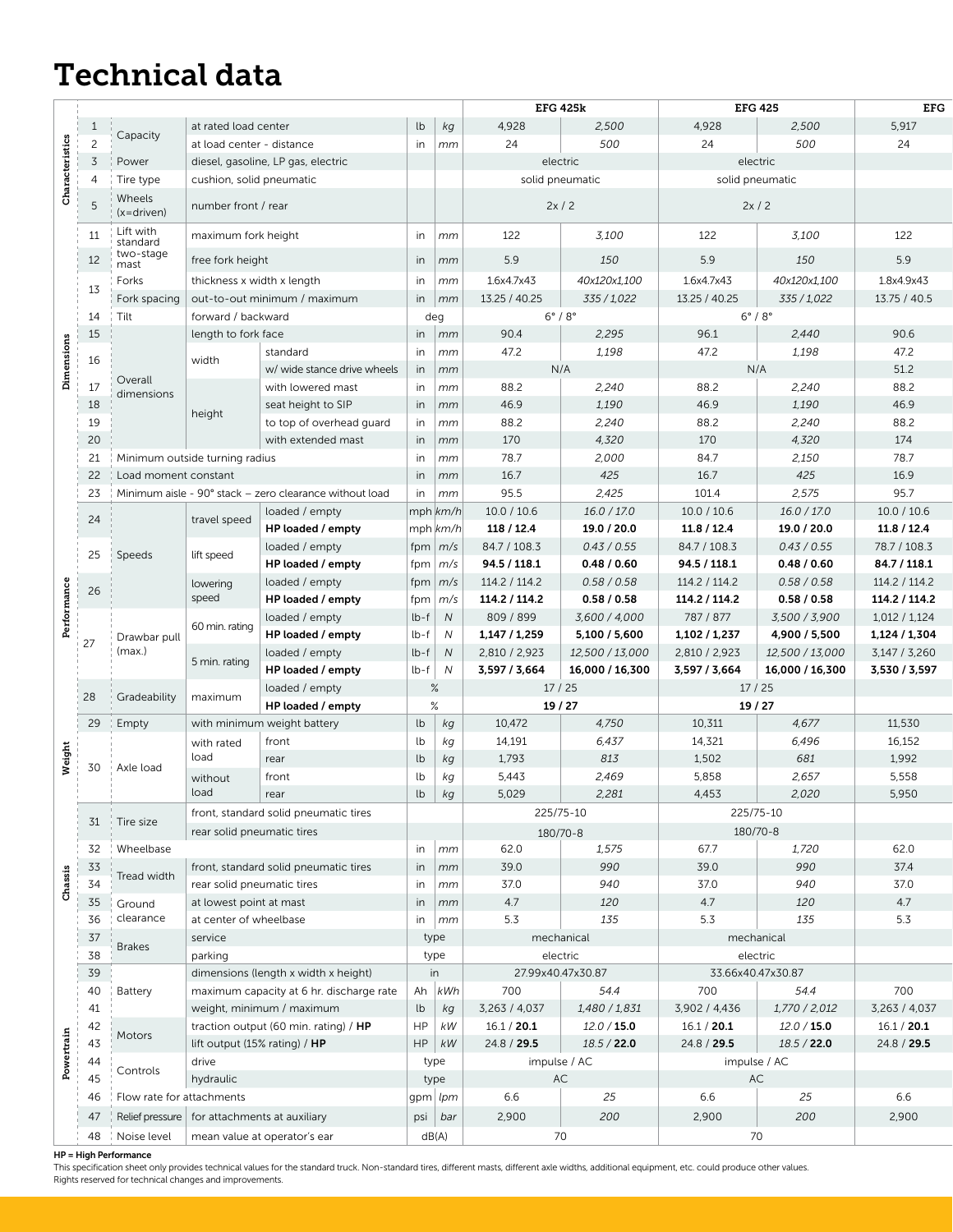$\cos \theta$  as of: 09/2012

| 430k |                           | <b>EFG 430</b>            |                 |                 | <b>EFG S30</b>            |  |
|------|---------------------------|---------------------------|-----------------|-----------------|---------------------------|--|
|      | 3,000                     | 5,917                     | 3,000           | 6,608           | 3,000                     |  |
|      | 500                       | 24                        | 500             | 24              | 600                       |  |
|      | electric                  | electric                  |                 |                 | electric                  |  |
|      | solid pneumatic           | solid pneumatic           |                 |                 | solid pneumatic           |  |
|      | 2x/2                      | 2x/2                      |                 | 2x/2            |                           |  |
|      | 3,100                     | 122                       | 3,100           | 122             | 3,100                     |  |
|      | 150                       | 5.9                       | 150             | 5.9             | 150                       |  |
|      | 45x125x1,100              | 1.8x4.9x43                | 45x125x1,100    | 2.0x4.9x45      | 50x125x1,150              |  |
|      | 349 / 1,028               | 13.75 / 40.5              | 349 / 1,028     | 13.75 / 40.5    | 349 / 1,028               |  |
|      | $6^{\circ}$ / $8^{\circ}$ | $6^{\circ}$ / $8^{\circ}$ |                 |                 | $6^{\circ}$ / $8^{\circ}$ |  |
|      | 2,300                     | 96.3                      | 2,445           | 96.5            | 2,450                     |  |
|      | 1,198                     | 47.2                      | 1,198           | 51.2            | 1,300                     |  |
|      | 1,300                     | 51.2                      | 1,300           |                 | N/A                       |  |
|      | 2,240                     | 88.2                      | 2,240           | 88.2            | 2,240                     |  |
|      | 1,190                     | 46.9                      | 1,190           | 46.9            | 1,190                     |  |
|      |                           |                           |                 | 88.2            | 2,240                     |  |
|      | 2,240                     | 88.2                      | 2,240           |                 |                           |  |
|      | 4,430                     | 174                       | 4,430           | 174             | 4,430                     |  |
|      | 2,000                     | 84.7                      | 2,150           | 84.7            | 2,150                     |  |
|      | 430                       | 16.9                      | 430             | 16.9            | 430                       |  |
|      | 2,430                     | 101.6                     | 2,580           | 101.6           | 2,580                     |  |
|      | 16.0 / 17.0               | 10.0 / 10.6               | 16.0 / 17.0     | 10.0 / 10.6     | 16.0 / 17.0               |  |
|      | 19.0 / 20.0               | 11.8 / 12.4               | 19.0 / 20.0     | 11.8 / 12.4     | 19.0 / 20.0               |  |
|      | 0.40 / 0.55               | 78.7 / 108.3              | 0.40 / 0.55     | 78.7 / 108.3    | 0.40 / 0.55               |  |
|      | 0.43/0.60                 | 84.7 / 118.1              | 0.43/0.60       | 84.7 / 118.1    | 0.43/0.60                 |  |
|      | 0.58 / 0.58               | 114.2 / 114.2             | 0.58 / 0.58     | 114.2 / 114.2   | 0.58 / 0.58               |  |
|      | 0.58 / 0.58               |                           |                 |                 | 0.58 / 0.58               |  |
|      |                           | 114.2 / 114.2             | 0.58 / 0.58     | 114.2 / 114.2   |                           |  |
|      | 4,500 / 5,000             | 1,012 / 1,124             | 4,500 / 5,000   | 1,012 / 1,124   | 4,500 / 5,000             |  |
|      | 5,000 / 5,800             | 1,124 / 1,304             | 5,000 / 5,800   | 1,124 / 1,304   | 5,000 / 5,800             |  |
|      | 14,000 / 14,500           | 3,147 / 3,260             | 14,000 / 14,500 | 3,147 / 3,260   | 14,000 / 14,500           |  |
|      | 15,700 / 16,000           | 3,530 / 3,597             | 15,700 / 16,000 | 3,530 / 3,597   | 15,700 / 16,000           |  |
|      | 15/23                     | 15/23                     |                 |                 | 15/23                     |  |
|      |                           | 18/26                     |                 |                 | 17/25                     |  |
|      | 17/25<br>5,230            | 11,303                    |                 | 11,876          | 5,387                     |  |
|      |                           |                           | 5,127<br>7,297  |                 |                           |  |
|      | 7,327<br>903              | 16,086<br>1,831           | 830             | 16,462<br>2,005 | 7,467<br>910              |  |
|      | 2,521                     | 5,846                     | 2,652           | 5,876           | 2,665                     |  |
|      | 2,699                     | 5,457                     | 2,475           | 5,985           | 2,715                     |  |
|      | 250/60-12                 | 250/60-12                 |                 |                 | 315/45-12                 |  |
|      | 200/50-10                 | 180/70-8                  |                 |                 | 200/50-10                 |  |
|      | 1,575                     | 67.7                      | 1,720           | 67.7            | 1,720                     |  |
|      | 950                       | 37.4                      | 950             | 39.4            | 1,000                     |  |
|      | 940                       | 37.0                      | 940             | 37.0            | 940                       |  |
|      | 120                       | 4.7                       | 120             | 4.7             | 120                       |  |
|      | 135<br>mechanical         | 5.3<br>mechanical         | 135             | 5.3             | 135<br>mechanical         |  |
|      | electric                  | electric                  |                 |                 | electric                  |  |
|      | 27.99x40.47x30.87         | 33.66x40.47x30.87         |                 |                 | 33.66x40.47x30.87         |  |
|      | 54.4                      | 700                       | 54.4            | 700             | 54.4                      |  |
|      |                           |                           |                 |                 |                           |  |
|      | 1,480 / 1,831             | 3,902 / 4,436             | 1,770 / 2,012   | 3,902 / 4,436   | 1,770 / 2,012             |  |
|      | 12.0 / 15.0               | 16.1 / 20.1               | 12.0 / 15.0     | 16.1 / 20.1     | 12.0 / 15.0               |  |
|      | 18.5 / 22.0               | 24.8 / 29.5               | 18.5 / 22.0     | 24.8 / 29.5     | 18.5 / 22.0               |  |
|      | impulse / AC              | impulse / AC              |                 |                 | impulse / AC              |  |
|      | $\mathsf{AC}$             | $\mathsf{AC}$             |                 |                 | $\mathsf{AC}$             |  |
|      | 25                        | 6.6                       | 25              | 6.6             | 25                        |  |
|      | 200<br>70                 | 2,900<br>70               | 200             | 2,900           | 200<br>70                 |  |

## EFG 425-S30